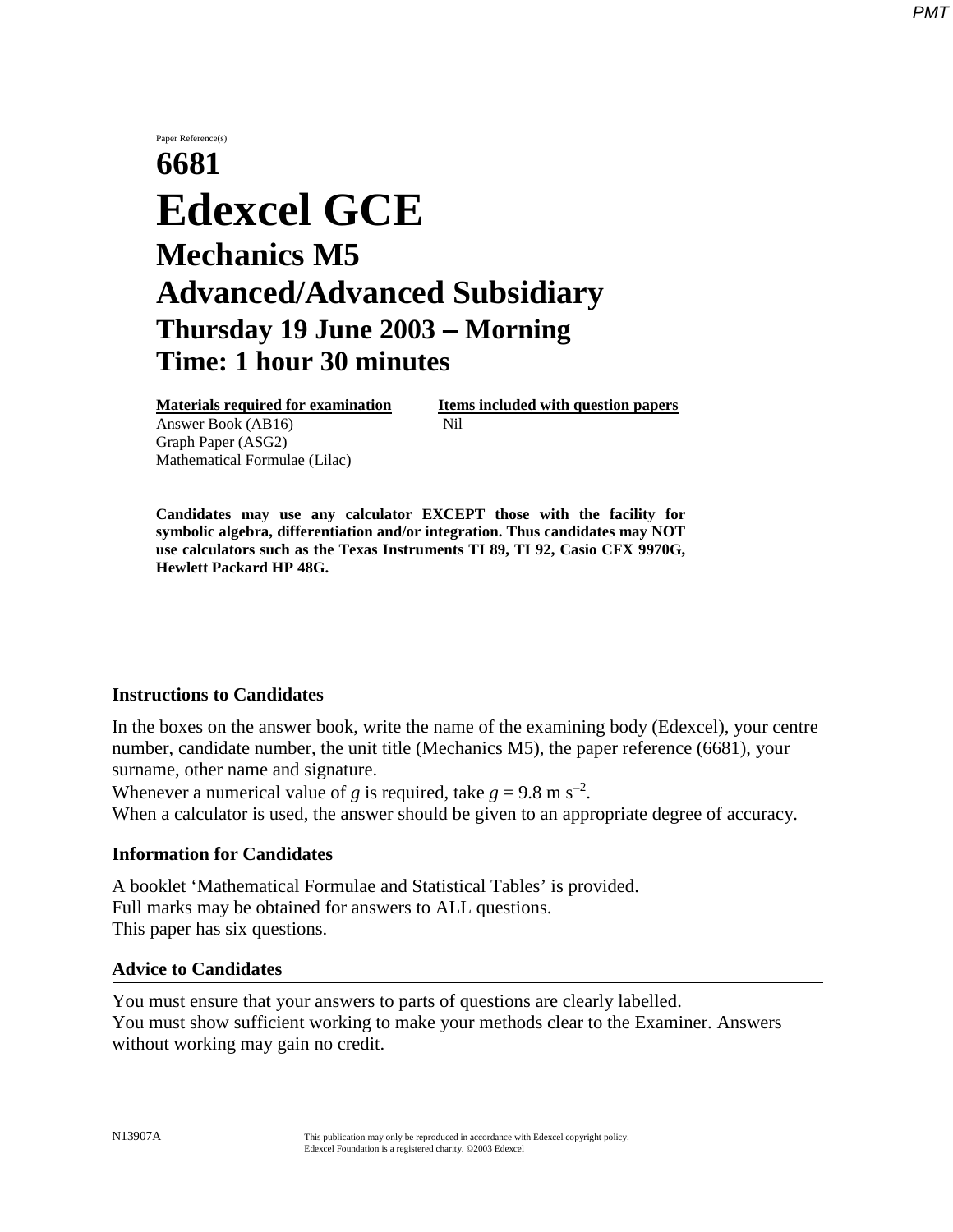### **1.** *In this question* **i** *and* **j** *are perpendicular unit vectors in a horizontal plane and* **k** *is a unit vector vertically upwards.*

A small smooth ring of mass 0.1 kg is threaded onto a smooth horizontal wire which is parallel to  $(i + 2j)$ . The only forces acting on the ring are its weight, the normal reaction from the wire and a constant force  $(i + 2j - 2k)$  N. The ring starts from rest at the point *A* on the wire, whose position vector relative to a fixed origin is  $(2\mathbf{i} - 2\mathbf{j} - 3\mathbf{k})$  m, and passes through the point *B* with speed 5 m s<sup>−</sup><sup>1</sup> . Find the position vector of *B*.

**(6)**

*PMT*

**2.** With respect to a fixed origin *O*, the position vector, **r** metres, of a particle *P* at time *t* seconds satisfies

$$
\frac{\mathrm{d}\mathbf{r}}{\mathrm{d}t} + \mathbf{r} = (\mathbf{i} - \mathbf{j})e^{-2t}.
$$

Given that *P* is at *O* when  $t = 0$ , find

- (*a*) **r** in terms of *t*,
- (b) a cartesian equation of the path of *P*.

 $N13907A$  2

$$
\mathbf{r} - \mathbf{r} = (\mathbf{i} - \mathbf{j})e^{-2t}.
$$

**(7)**

**(2)**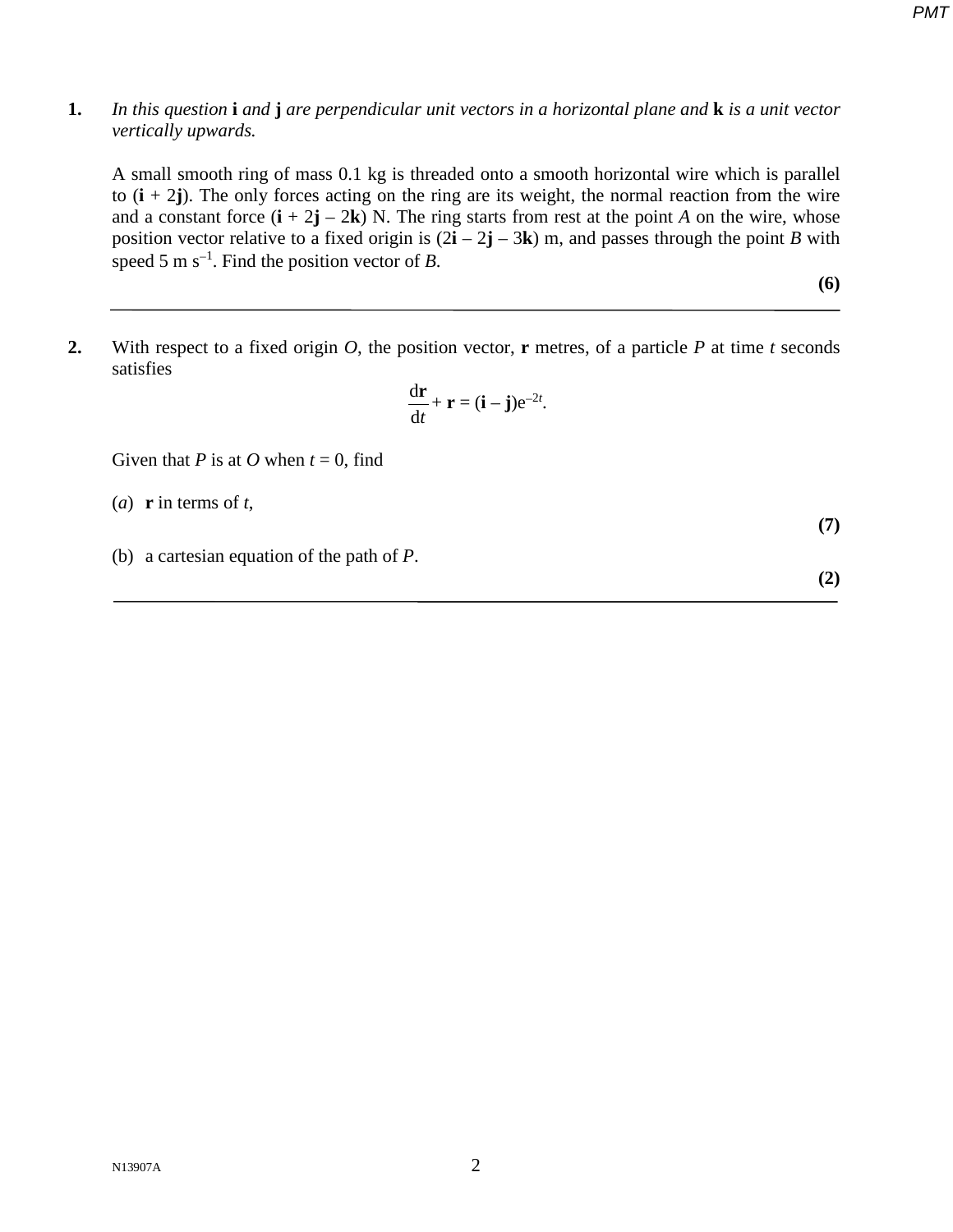



Figure 1 shows a box in the shape of a cuboid *PQRSTUVW* where  $\overrightarrow{PQ}$  = 3**i** metres,  $\overrightarrow{PS} = 4$ **j** metres and  $\overrightarrow{PT} = 3$ **k** metres. A force  $(4\mathbf{i} - 2\mathbf{j})$  N acts at *Q*, a force  $(4\mathbf{i} + 2\mathbf{j})$  N acts at *R*, a force (−2**j** + **k**) N acts at *T*, and a force (2**j** + **k**) N acts at *W*. Given that these are the only forces acting on the box, find

(*a*) the resultant force acting on the box,

**(2)**

(*b*) the resultant vector moment about *P* of the four forces acting on the box.

**(5)**

When an additional force **F** acts on the box at a point *X* on the edge *PS*, the box is in equilibrium.

|  | 'ınd |
|--|------|
|--|------|

(*d*) Find the length of *PX*.

- **(1)**
	- **(5)**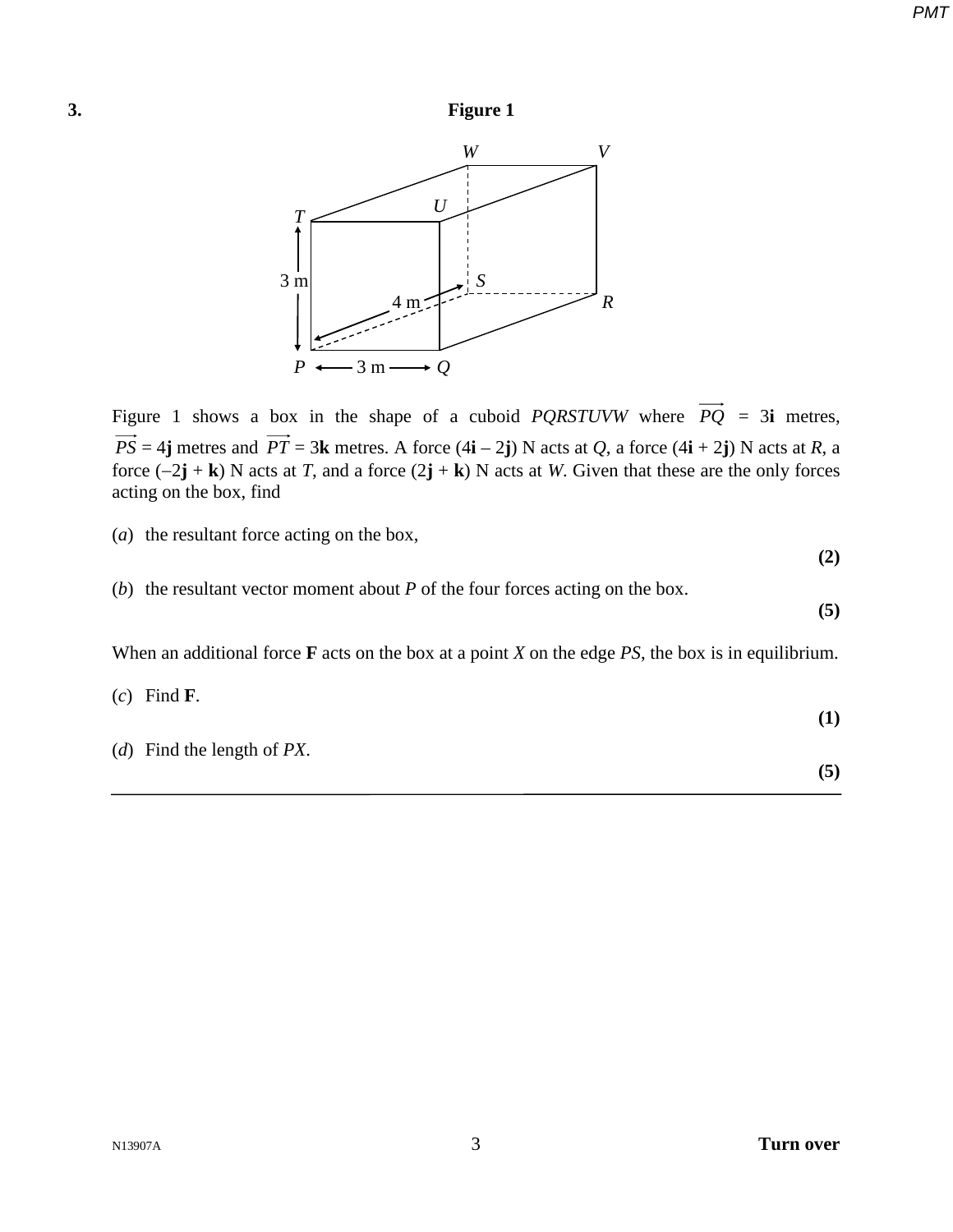- **4.** A rocket-driven car propels itself forwards in a straight line on a horizontal track by ejecting burnt fuel backwards at a constant rate <sup>λ</sup> kg s<sup>−</sup><sup>1</sup> and at a constant speed *U* m s<sup>−</sup><sup>1</sup> relative to the car. At time *t* seconds, the speed of the car is *v* m s<sup>−</sup>1 and the total resistance to the motion of the car has magnitude  $kv N$ , where k is a positive constant. When  $t = 0$  the total mass of the car, including fuel, is *M* kg. Assuming that at time *t* seconds some fuel remains in the car,
	- (*a*) show that

$$
\frac{\mathrm{d}v}{\mathrm{d}t} = \frac{\lambda U - kv}{M - \lambda t},\tag{7}
$$

(*b*) find the speed of the car at time *t* seconds, given that it starts from rest when  $t = 0$  and that  $\lambda = k = 10$ .

**(6)**

**5.** A uniform rod *AB*, of mass *m* and length 2*a*, is free to rotate in a vertical plane about a fixed smooth horizontal axis through *A*. The rod is hanging in equilibrium with *B* below *A* when it is hit by a particle of mass *m* moving horizontally with speed *v* in a vertical plane perpendicular to the axis. The particle strikes the rod at *B* and immediately adheres to it.

(*a*) Show that the angular speed of the rod immediately after the impact is *a v* 8  $\frac{3v}{2}$ .

Given that the rod rotates through 120° before first coming to instantaneous rest,

(b) find 
$$
v
$$
 in terms of  $a$  and  $g$ .

(*c*) find, in terms of *m* and *g*, the magnitude of the vertical component of the force acting on the rod at *A* immediately after the impact.

**(5)**

**(6)**

**(5)**

*PMT*